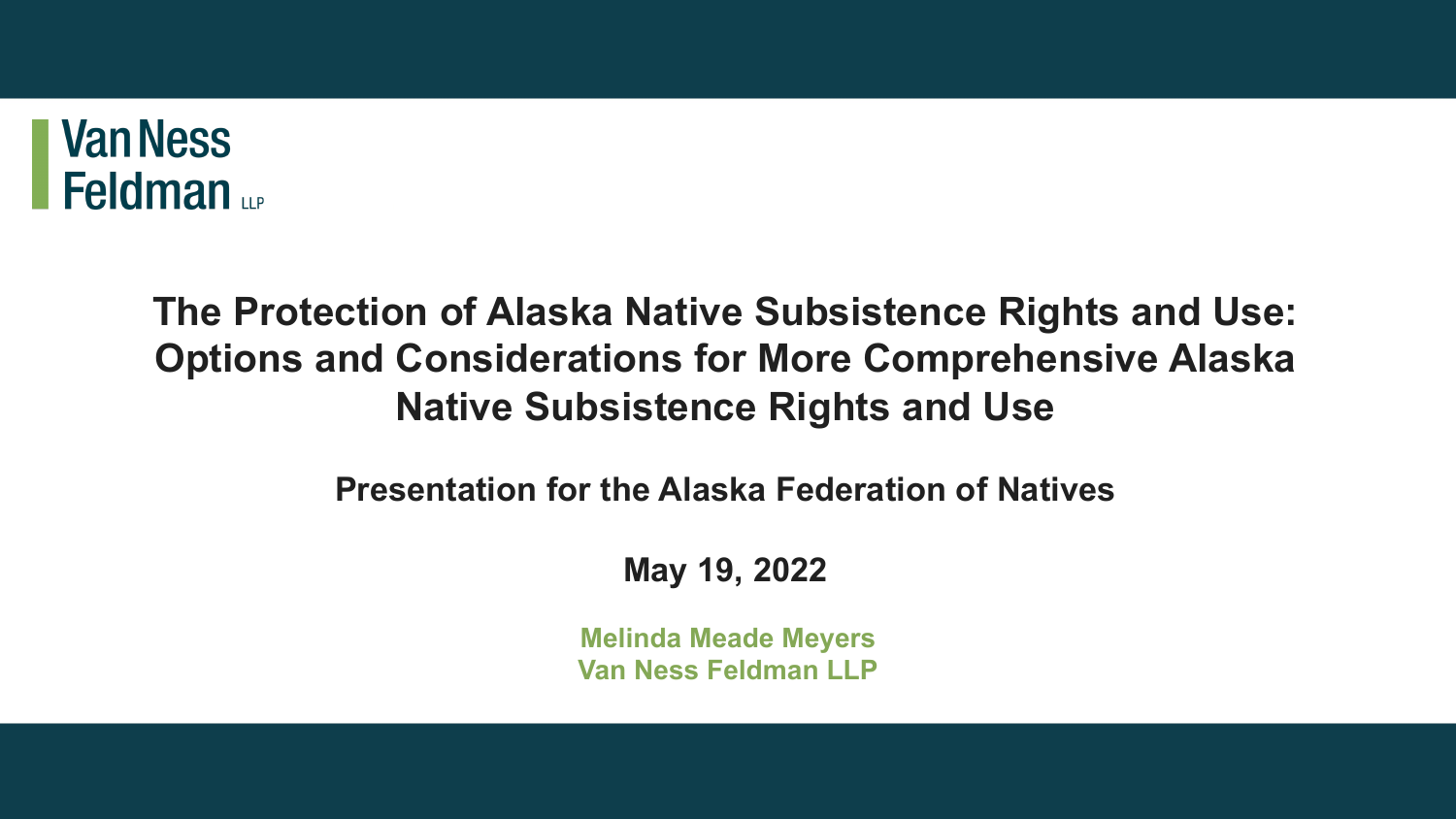## **To Recap…**

**Van Ness** 

Feldman <sub>up</sub>

#### **• Workshop 1: Overview of Alaska's Substand**

- Review of Alaska's subsistence framework, in Native subsistence rights such as ANCSA, AN
- **Workshop 2: Native Participation in Sul Making**
	- Explored the State and federal processes use participate in subsistence hunting and fishing.
- **Workshop 3: Options and Consideratio Comprehensive Alaska Native Subsiste** 
	- https://www.nativefederation.org/subsistence-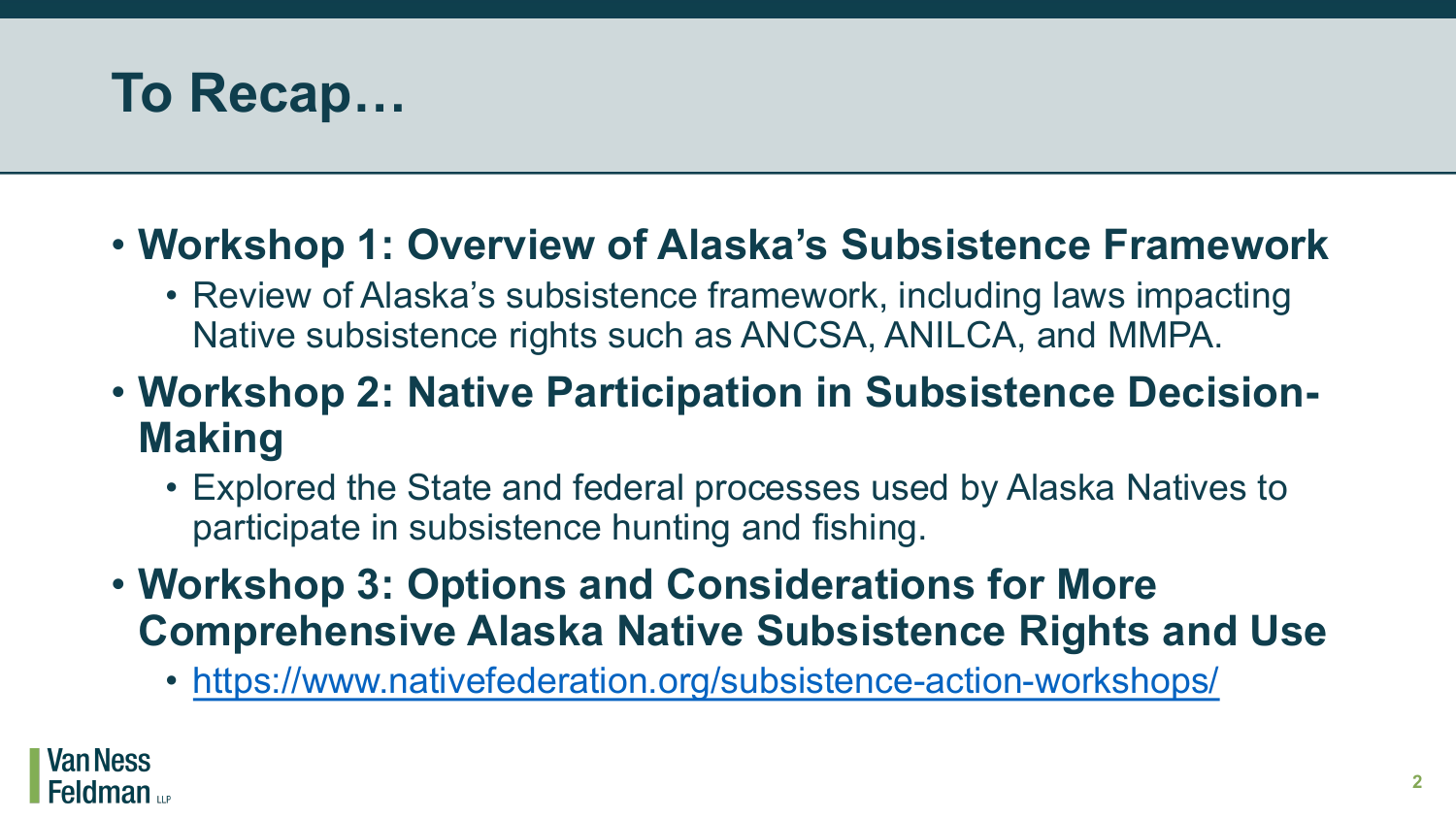## **ANCSA and ANILCA**

- **ANCSA extinguished any aboriginal title and hunting/fishing rights.**
	- No explicit protection of subsistence rights, but Congress expected the federal government and State of Alaska would protect the subsistence needs of Alaska Native people.
- **ANILCA provides current subsistence management regime, but priority is for "rural" residents.**
	- Protects subsistence uses on federal lands.
- **State could have managed subsistence uses on federal lands if it had adopted a rural preference on non-federal lands.**
	- State lost regulatory authority over federal lands following *McDowell* (1989)
- Result  $\rightarrow$  dual federal-state management system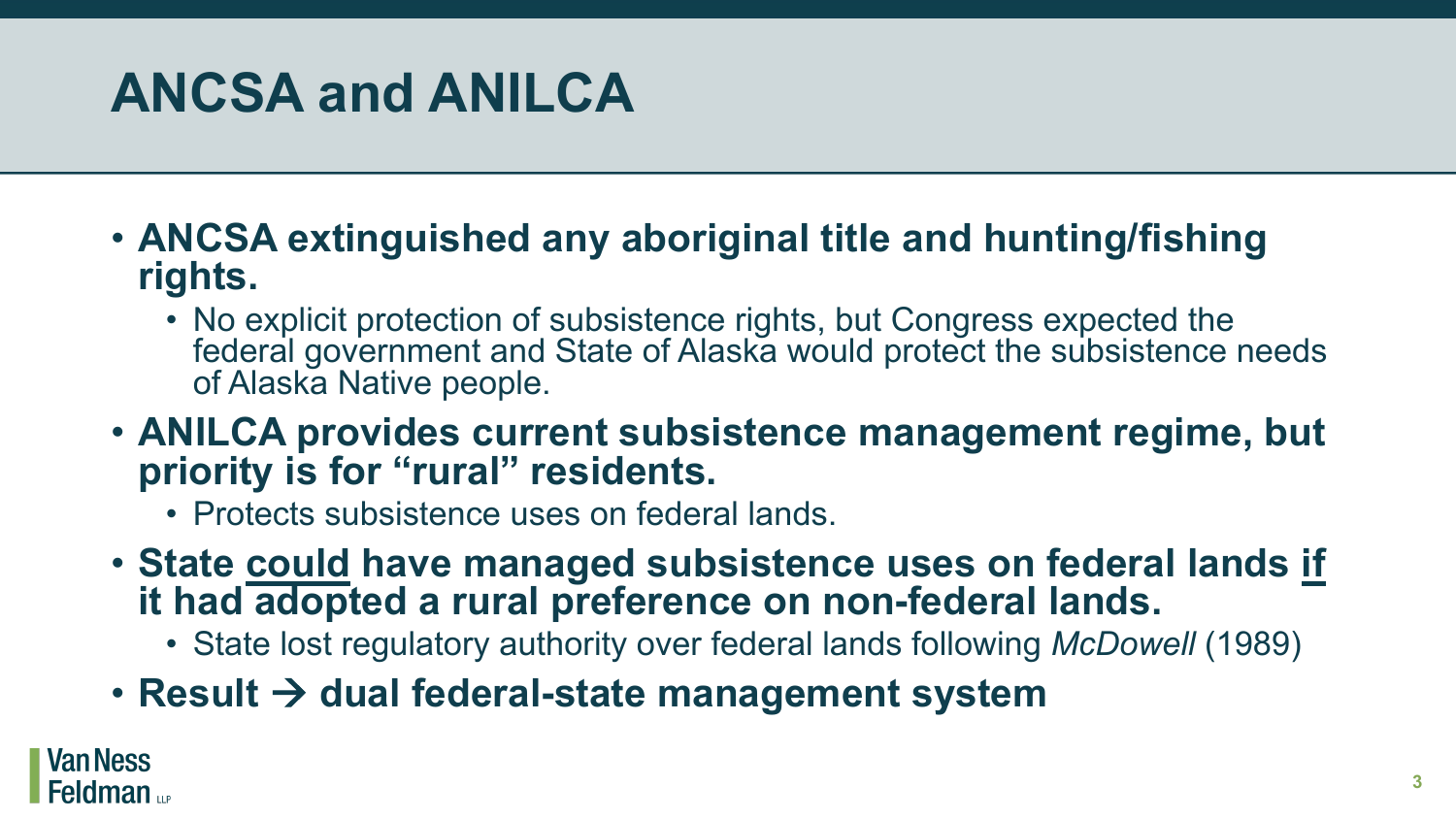## **Current State of Affairs**

- **Federal priority from ANILCA Title VIII applies on federal lands.**
- **Non-federal lands (including ANC-owned and tribally owned lands) are subject to the State's subsistence laws.**
- **Other federal statutes have subsistence implications (e.g., MMPA, ESA, MBTA, WCA, etc.).**
- **Some resulting challenges:**
	- Lack of priority for Alaska Natives' subsistence use
	- Multiple species and multiple management frameworks
	- Different management approaches and values
	- No consistent framework for co-management



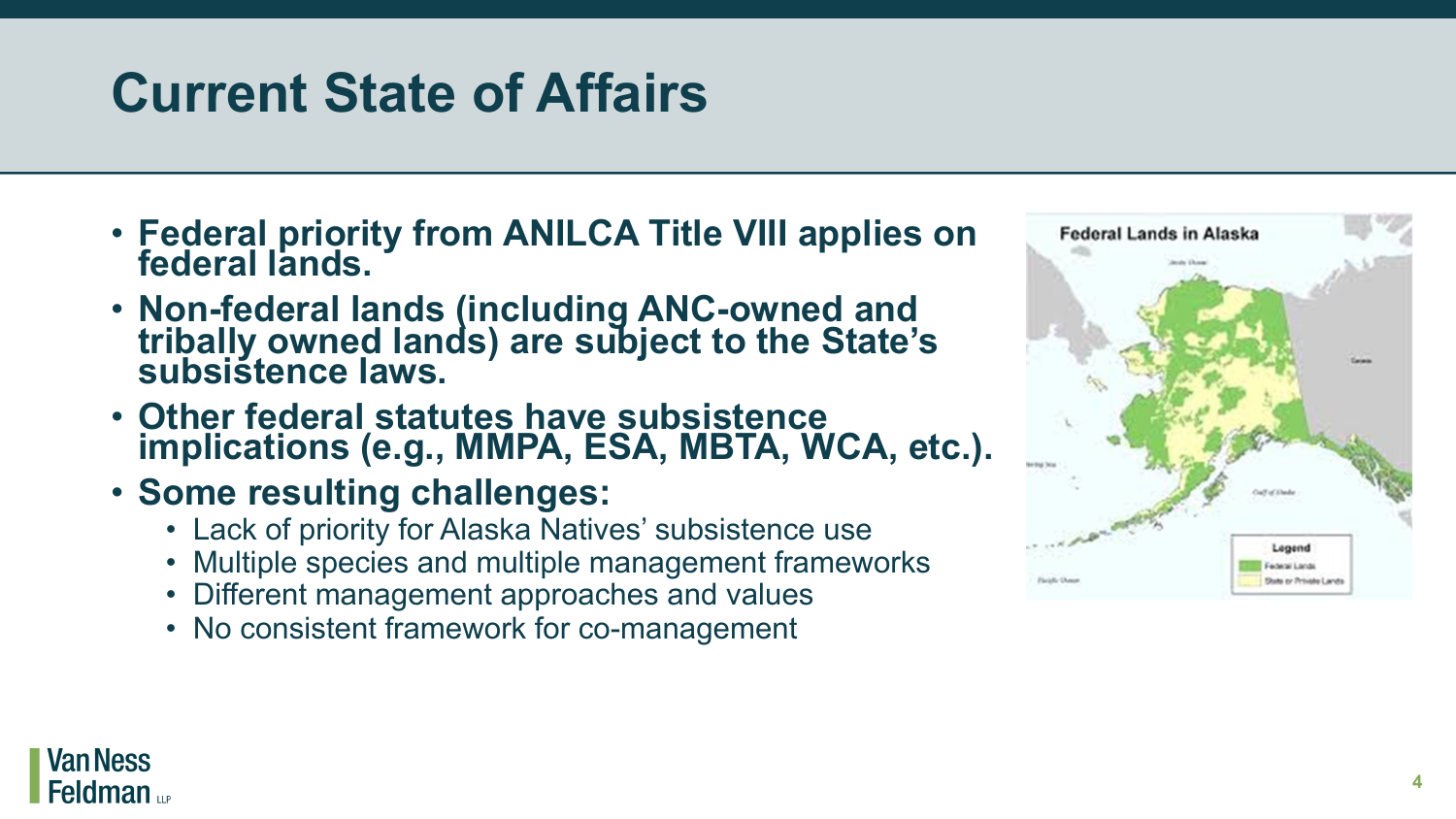## **What can be done to achieve meaningful subsistence management reform?**

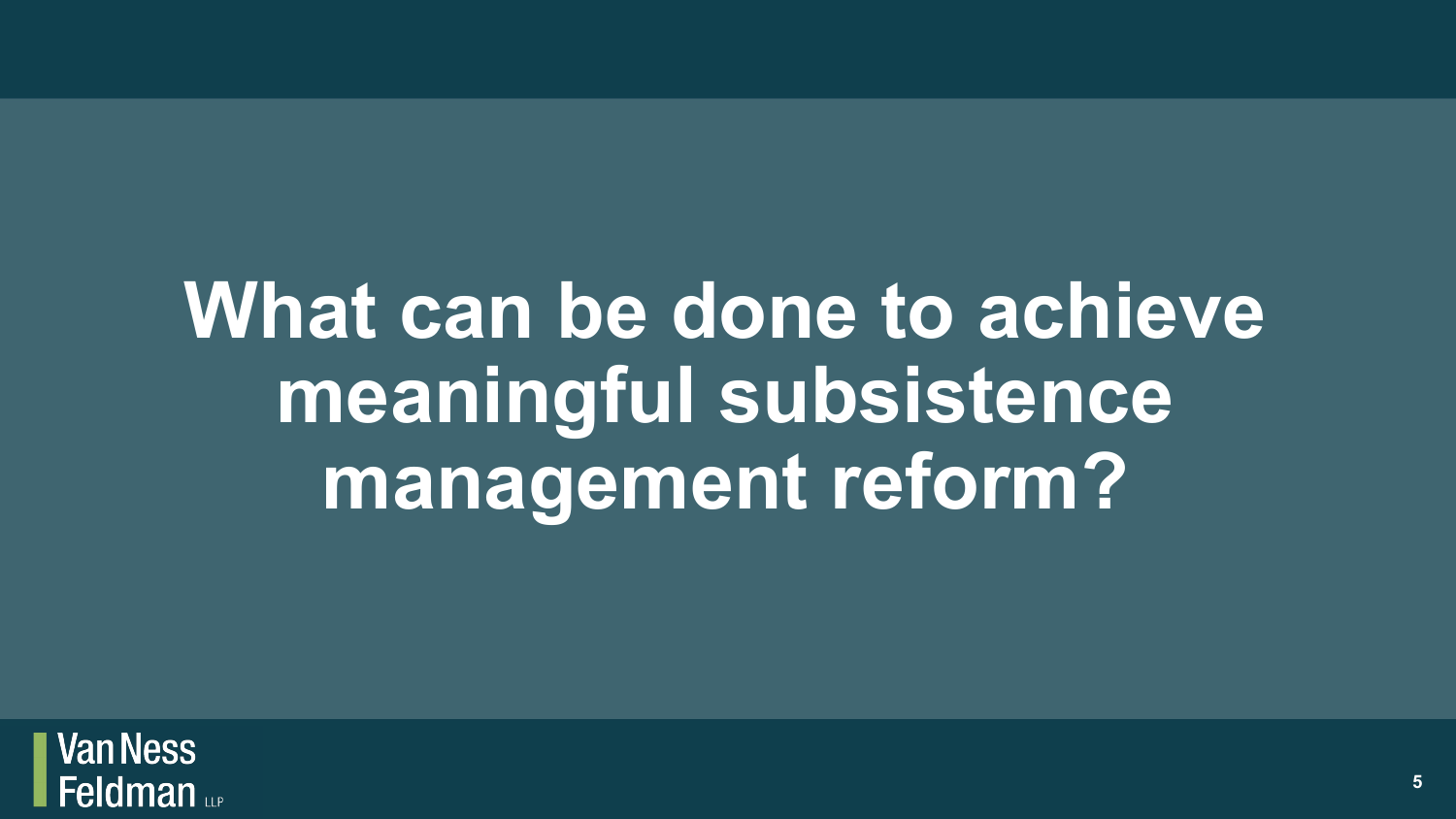# **Federal Legislative Options**

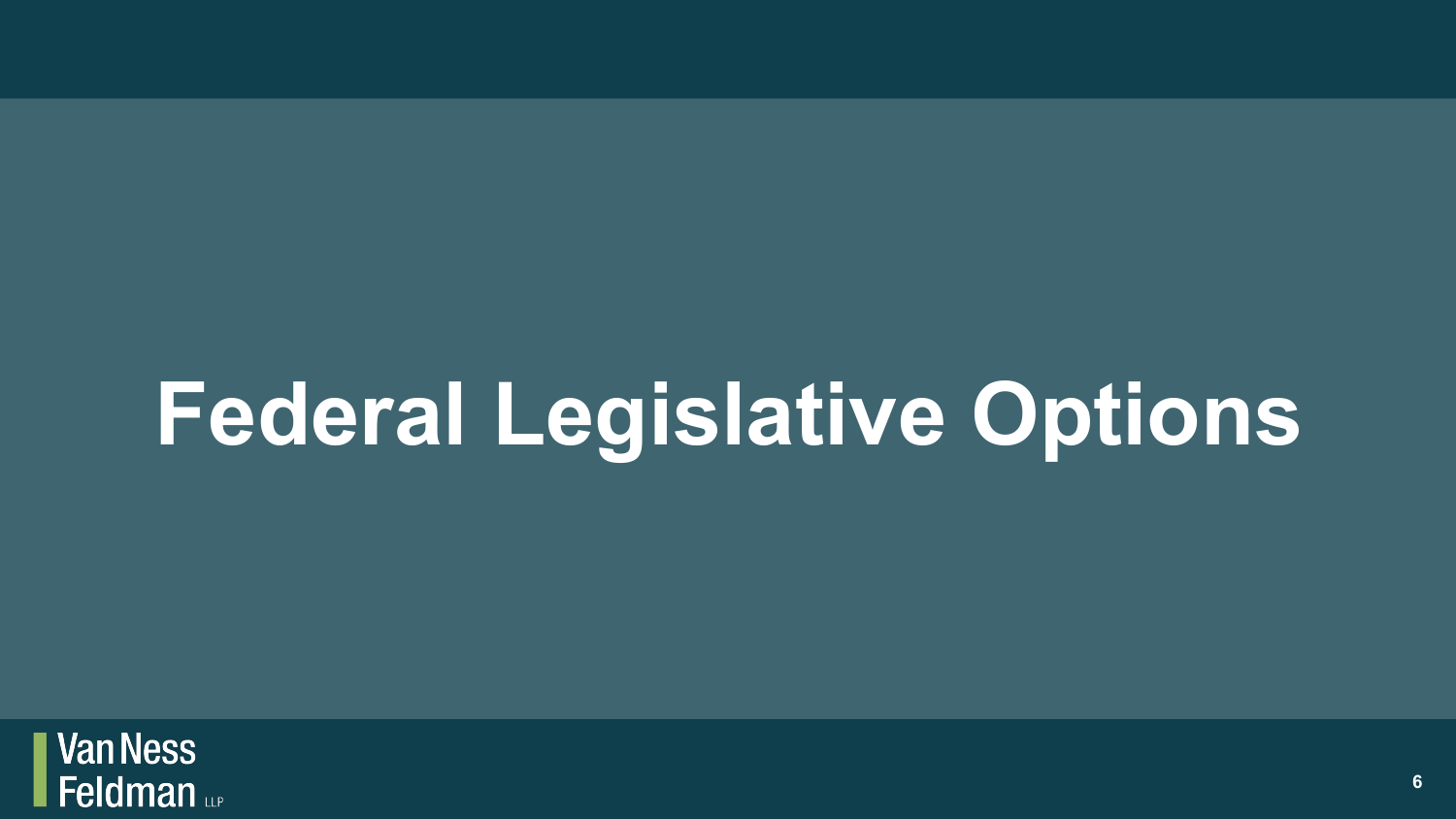## **Repeal ANCSA extinguishment clause**

#### • **ANCSA extinguished any aboriginal title and hunting/fishing rights.**

• 43 U.S.C. § 1603(b): "All aboriginal titles, if any, and claims of aboriginal title in Alaska based on use and occupancy, including submerged land underneath all water areas, both inland and offshore, and including any aboriginal hunting or fishing rights that may exist, are hereby extinguished."

#### • **Options:**

- Total repeal
- Repeal limited to public lands
- Repeal limited to ANCSA lands

#### • **Would require implementing a replacement framework.**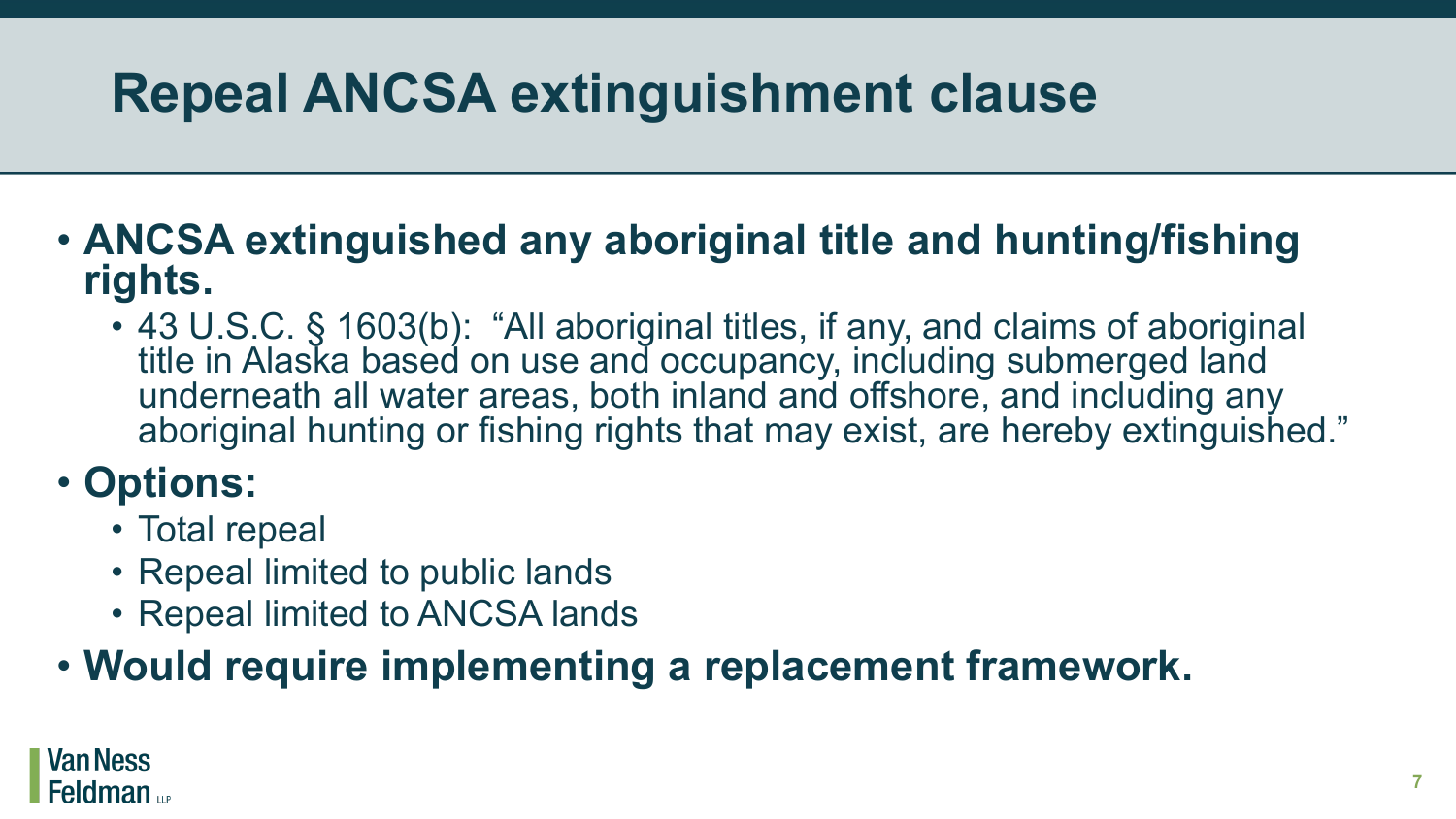## **Amend ANILCA to provide Alaska Native or "Native Plus" priority**

- **ANILCA protects subsistence uses on public lands for rural residents of Alaska on public lands.**
	- "The continuation of the opportunity for subsistence uses by **rural residents** of Alaska, **including both Natives and non-Natives**, . . . is essential to Native physical, economic, traditional, and cultural existence and to non-Native physical, economic, traditional, and social existence."
	- "The utilization of the public lands in Alaska is to cause the least adverse impact possible on **rural residents** who depend upon subsistence uses of the resources of such lands."
- **ANILCA priority for rural residents could be amended to provide a higher priority for Alaska Natives or Alaska Natives plus rural residents ("Native Plus").**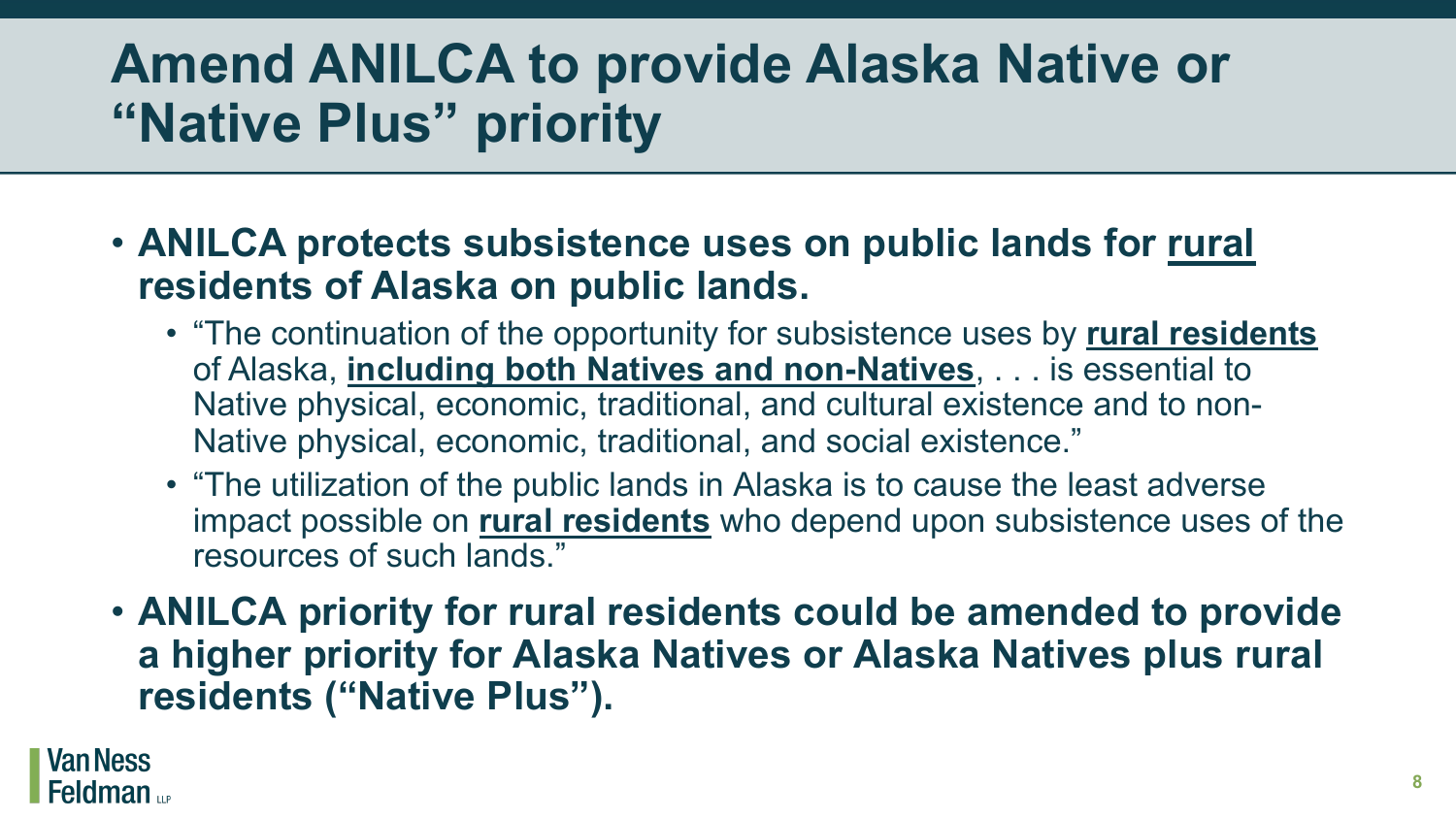## **Revise definition of "Alaska Native"**

- **Revise definition to include members of recognized tribes in Alaska and/or "descendants" of Alaska Natives**
- **Revision of definition in ANCSA**
- **Statute-specific revisions**
	- ANILCA, MMPA, etc.
- **Depending on context, could be addressed through regulation**

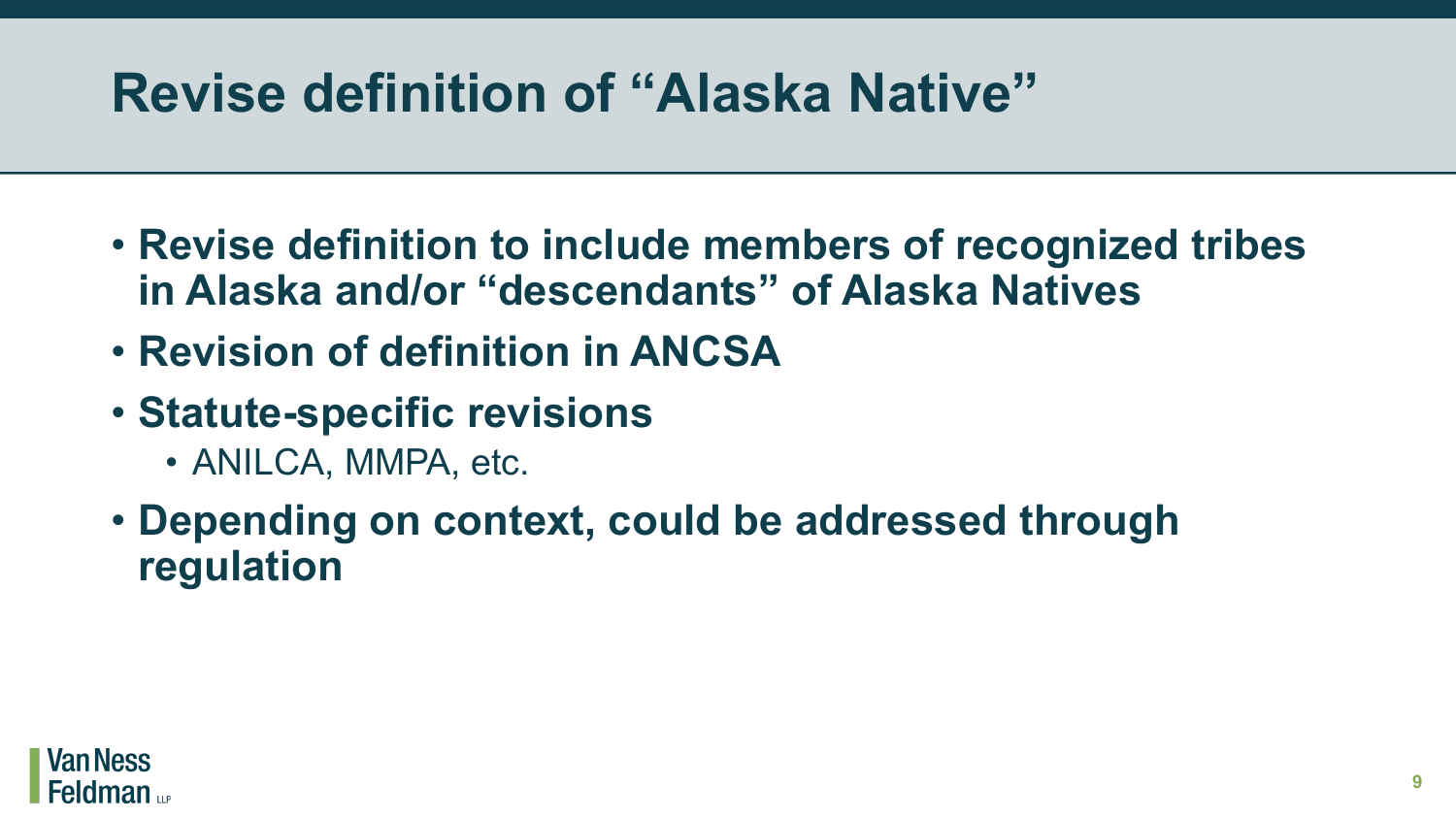## **Revise ANILCA Title VIII to improve federal subsistence management program**

- **Preclude State management on federal lands**
- **Address and protect subsistence fisheries**
- **Authorize Alaska Native management of Alaska Nativeowned land**
- **Alaska Native self-determination to support customary and traditional way of life**
- **Recognize that many Alaska Native subsistence users are not "rural"**

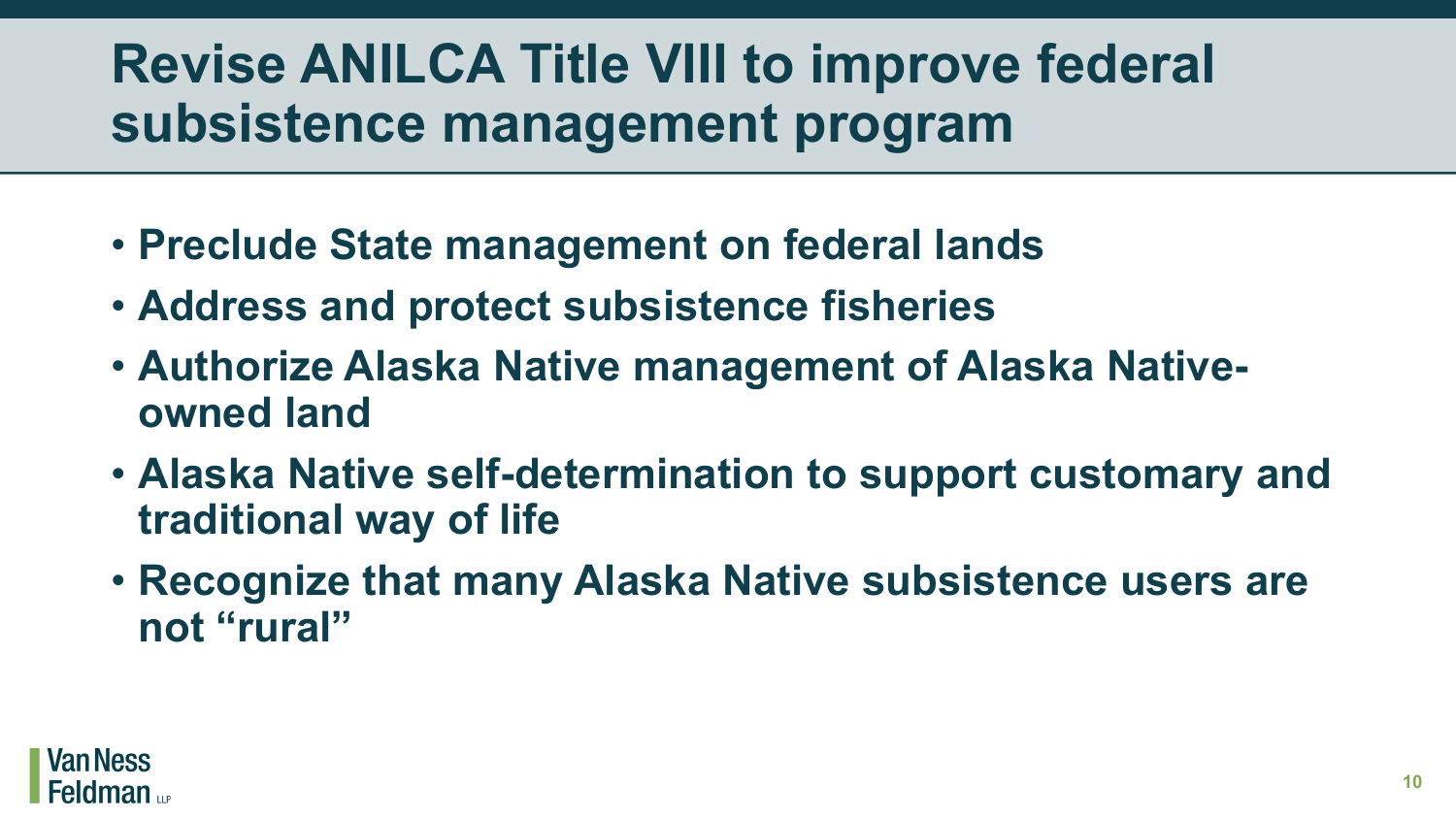## **Targeted ANILCA amendments to address specific management issues**

- **Amend ANILCA § 809 (cooperative agreements) to establish requirements for Alaska Native co-management**
- **Standards for Department of the Interior and Department of Agriculture**
- **Incorporate lessons learned from Ahtna and Kuskokwim efforts**

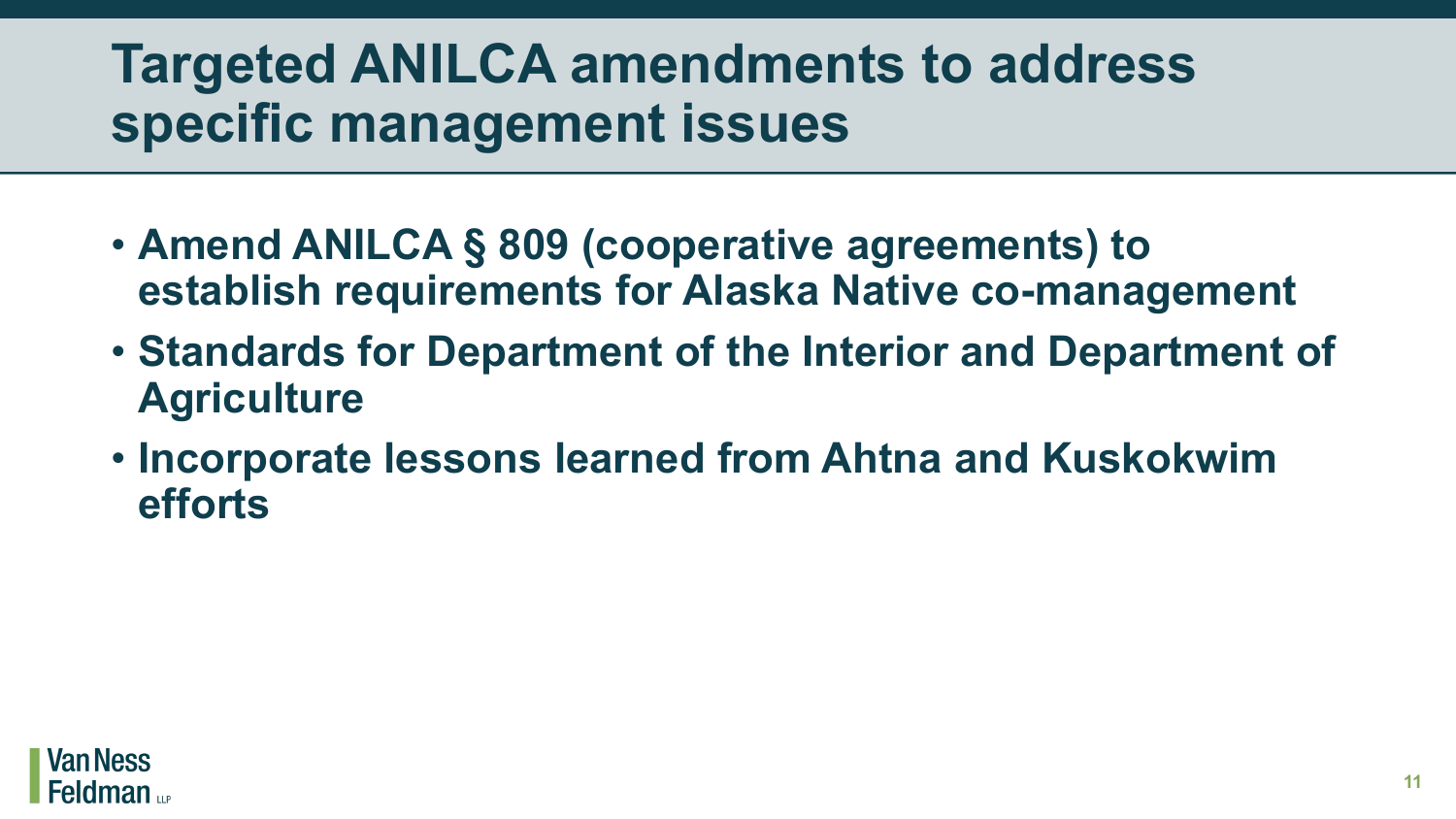## **Revisions to other federal statutes to address discrete issues**

- **Amend MMPA to address standards for cooperative agreements to address co-management**
- **Amend MMPA to require consultation with ANOs/development of conflict avoidance agreements regarding incidental take permitting**
- **Amend MSFCMA to add Alaska Native seat(s) to NPFMC**
- **Address resource allocation conflicts (e.g., subsistence versus other uses)**
- **Advocate for funding for ANOs to participate effectively in co-management**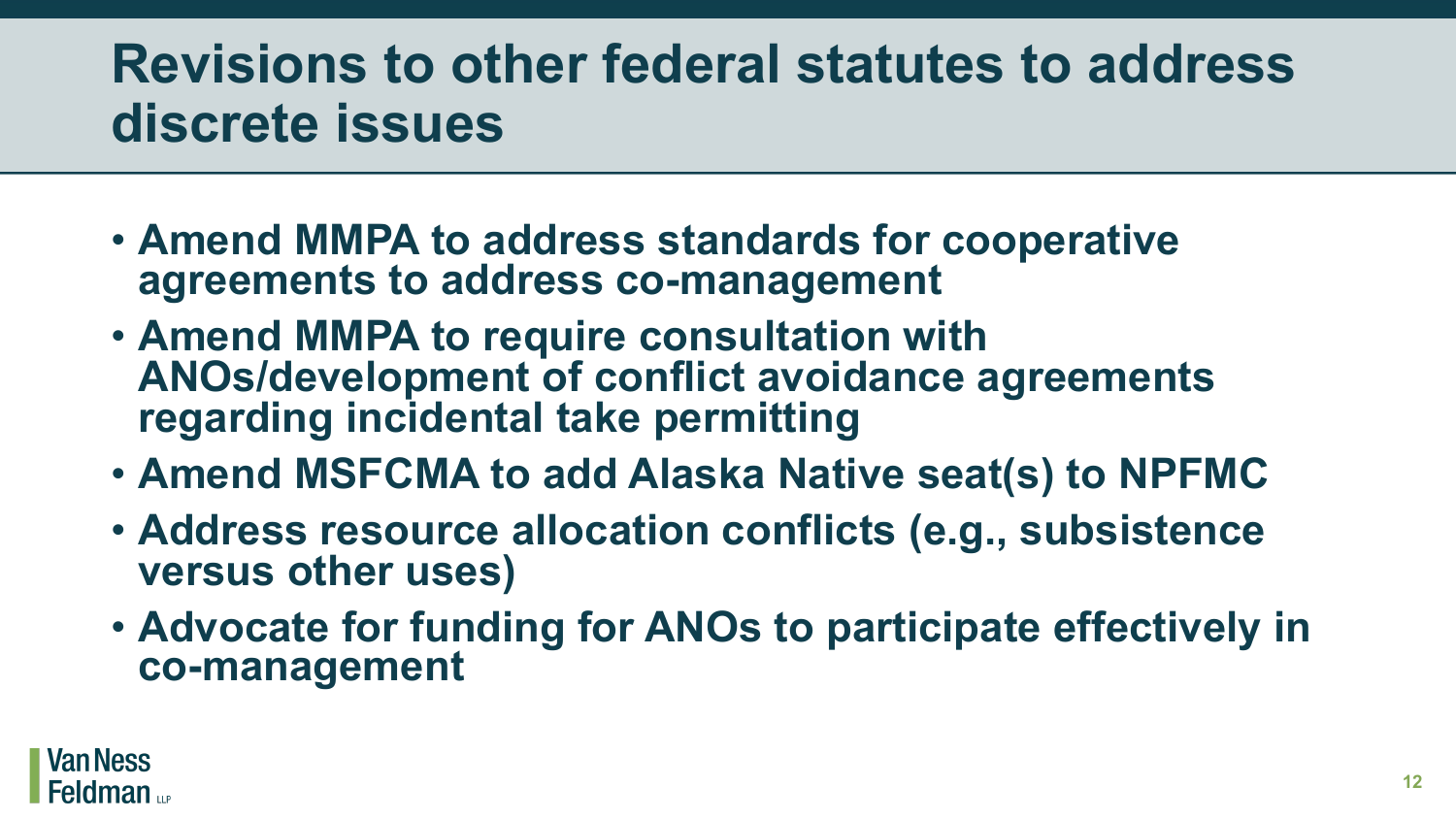## **Address Alaska Native handicraft issues**

- **Amend MMPA to preempt any state bans on ivory**
	- E.g., S. 804 (2019) (Sullivan) ; H.R. 1806 (2019) (Young)
- **Amend MBTA to address issues of Alaska Native articles of handicraft** 
	- E.g., S. 2577 (2021) (Sullivan)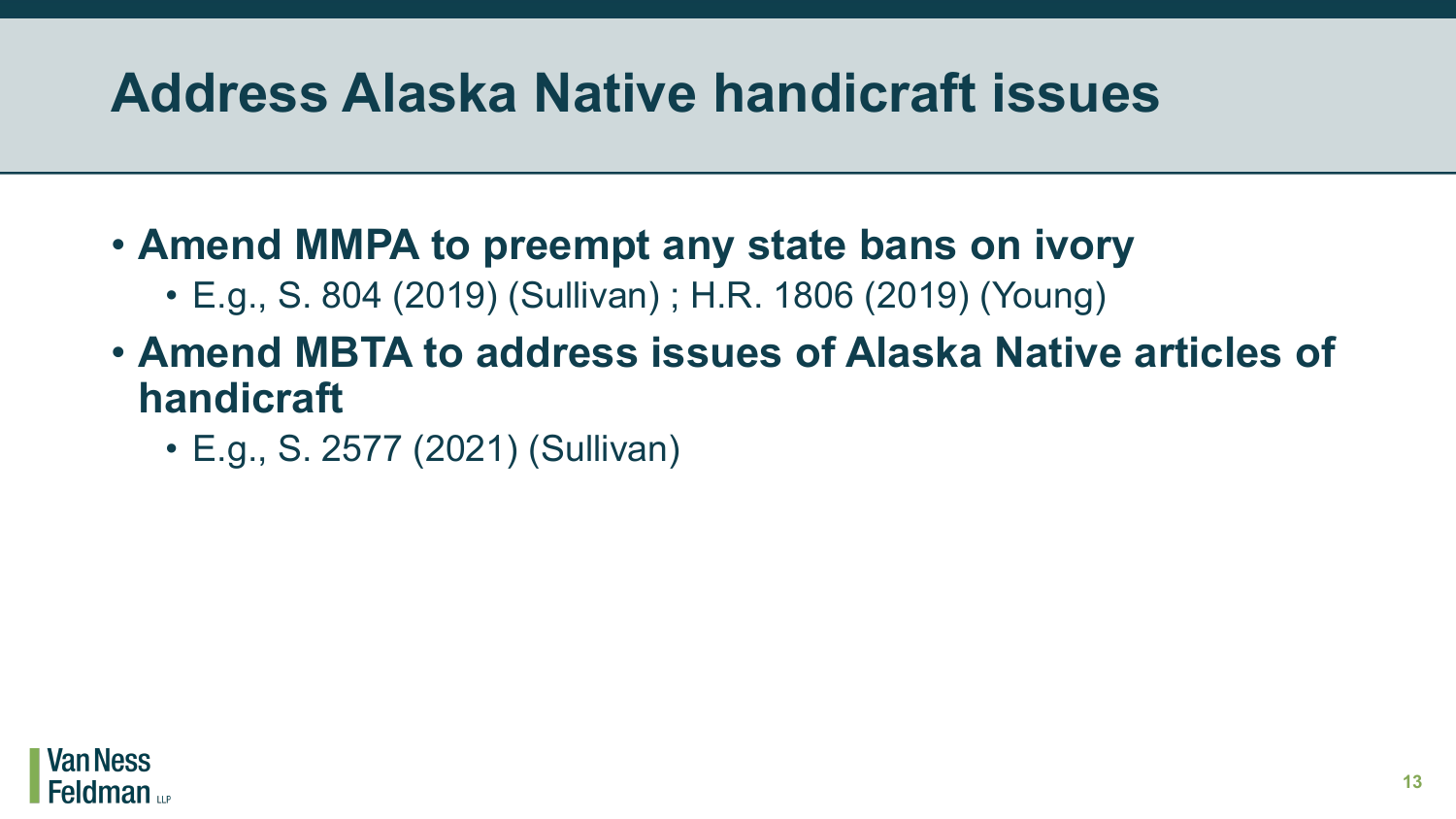

- **Lack of funding is significant barrier to effective Alaska Native participation in federal management processes.**
- **Seek congressional appropriations for funding to implement existing programs and allow more effective participation.**

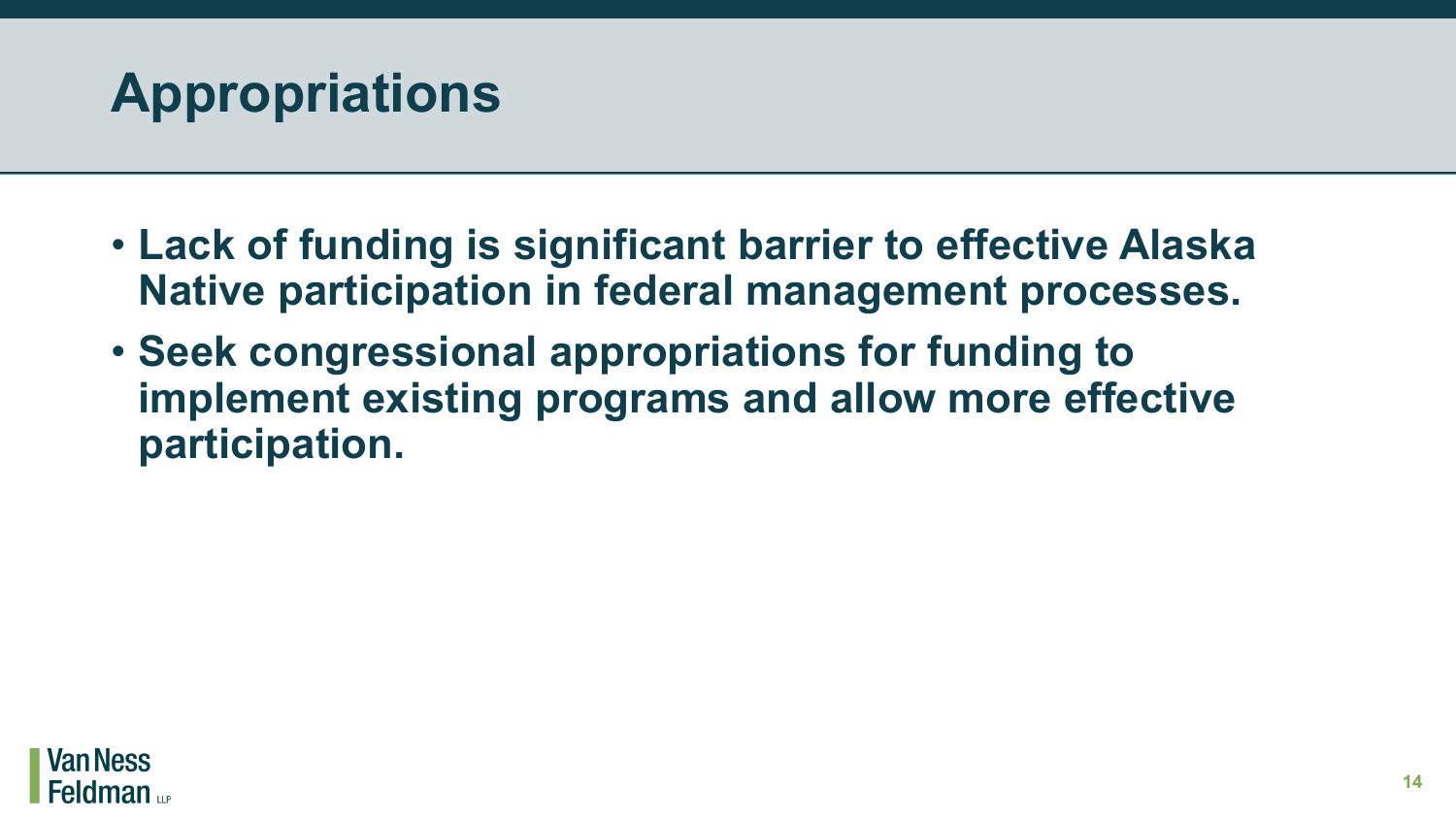# **Federal Administrative Options**

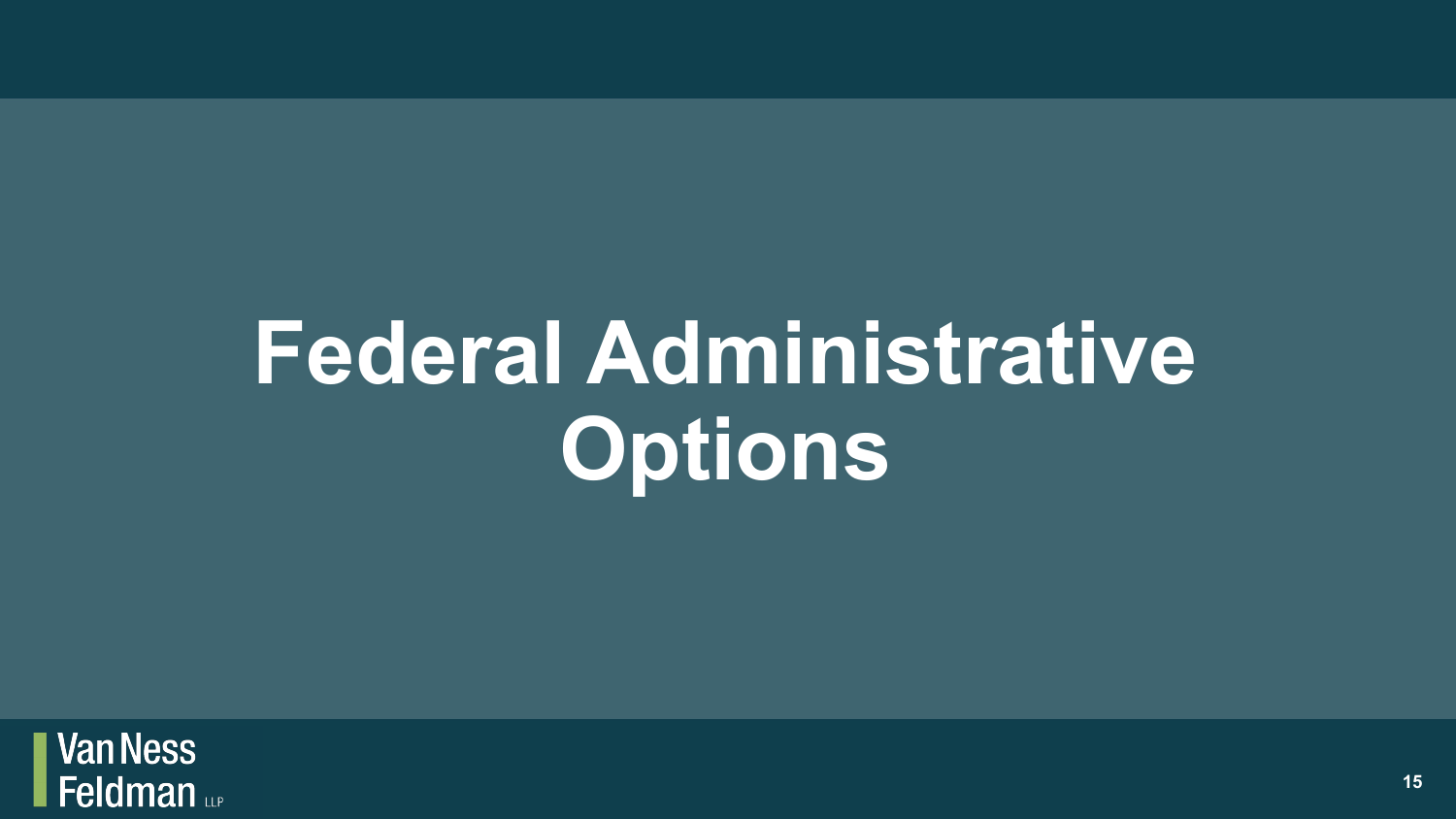## **Executive Order mandating co-management on federal lands**

#### • **Current directives fall short of requiring co-management.**

- 2016 Secretarial Order 3342 by Secretary of the Interior Sally Jewell
	- "Identifying Opportunities for Cooperative and Collaborative Partnership with Federally Recognized Indian Tribes in the Management of Federal Lands and Resources."
- 2021 Joint Secretarial Order 3403 by Secretary of the Interior Deb Haaland and Secretary of Agriculture Thomas Vilsack
	- "Joint Secretarial Order on Fulfilling the Trust Responsibility to Indian Tribes in the Stewardship of Federal Lands and Waters."
- **Executive Order would promote greater ability for Alaska Natives to inform and direct federal management decisions.**
- **Effectiveness could be constrained by existing statutes.**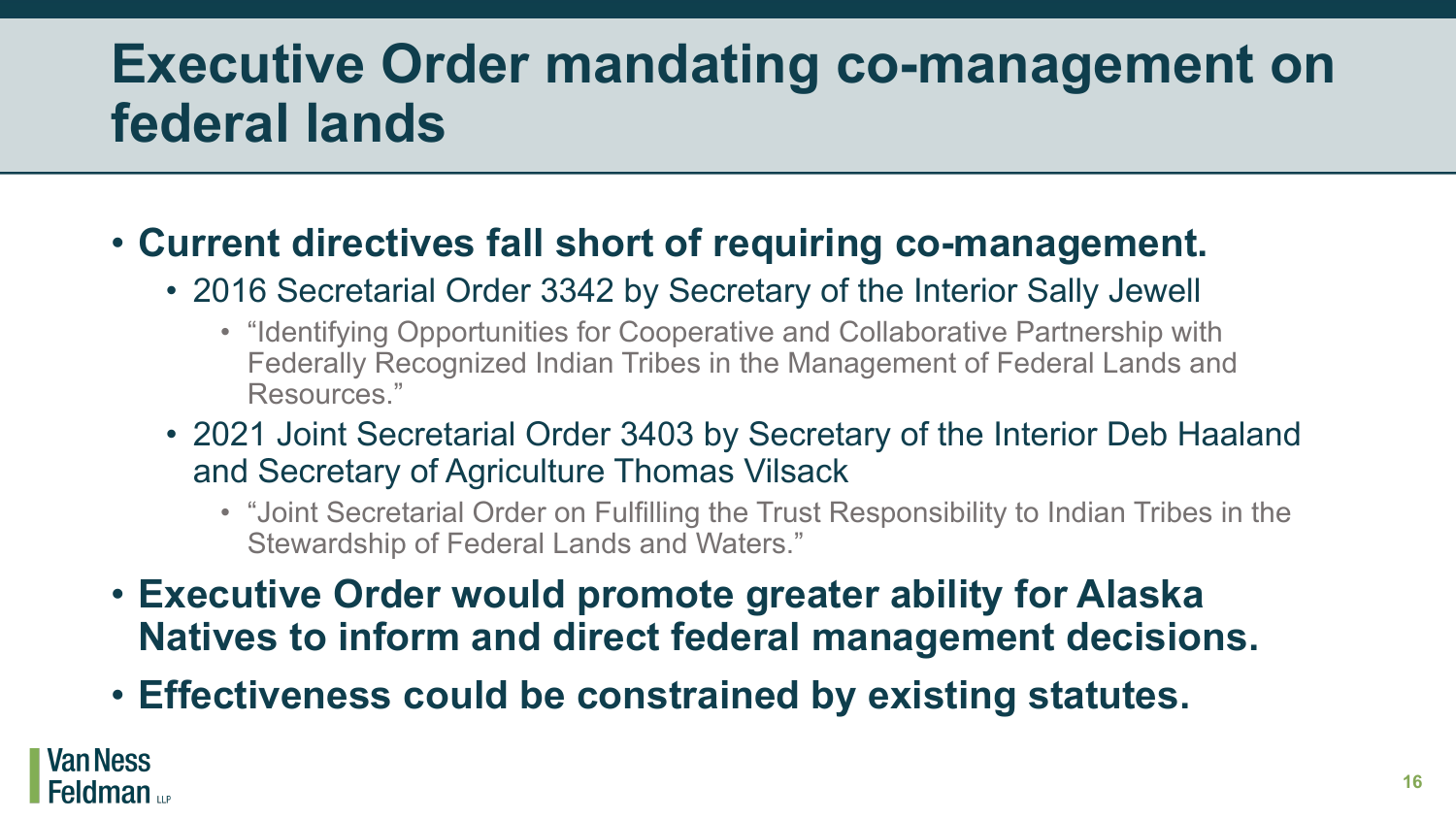## **Incorporate IK/TEK into federal decisionmaking**

#### • **Federal policy reflects different management approaches and values.**

- Western science versus indigenous knowledge
- Species management versus traditional/cultural practices
- **Revise regulations/policies to incorporate Indigenous Knowledge/Traditional Ecological Knowledge.**
	- For example, include IT/TEK as "best available science"

#### • **Recent agency initiatives:**

- NOAA Fisheries and National Ocean Service Guidance and Best Practices for Engaging and Incorporating Traditional Ecological Knowledge in Decision-Making (2019)
	- Extends beyond federally recognized tribes and Alaska Native corporations to apply to the collection and use of TEK from Indigenous peoples regardless of federal recognition status
- White House Office of Science & Technology Policy/Council and Environmental Quality Memorandum on Elevating ITEK in federal scientific and policy processes

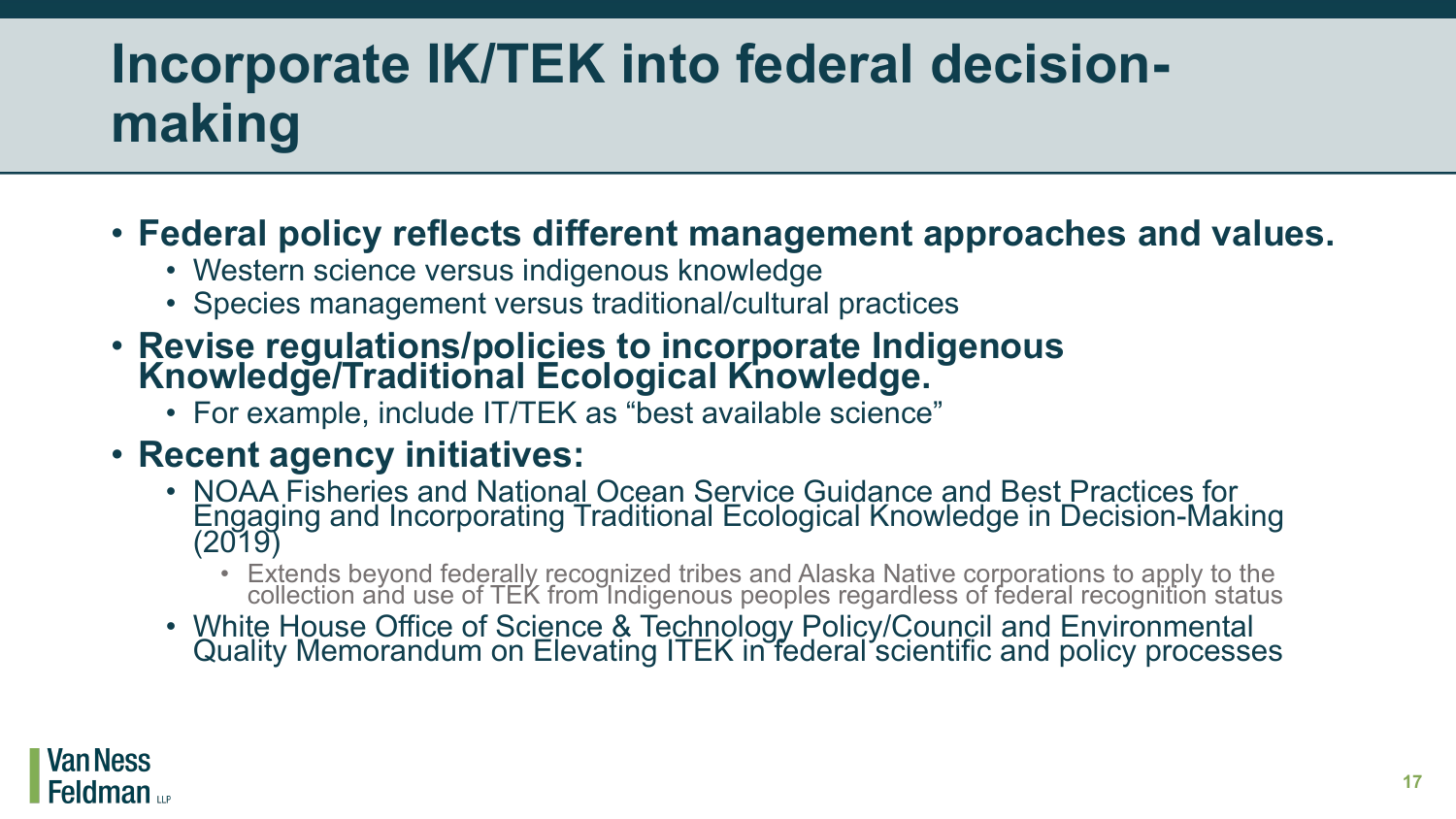## **Amend definition of "rural"**

• **Amend process for evaluating community status as rural or non-rural to curtail overbreadth of non-rural determinations.**

#### • **Options:**

- Treat tribes as a "community/population" like a city or census designated place or group of census designated places is treated.
- Require FSB to give greater weigh to socioeconomic factors or community characteristics when considering aggregation of communities for purposes of determining rural/nonrural status.

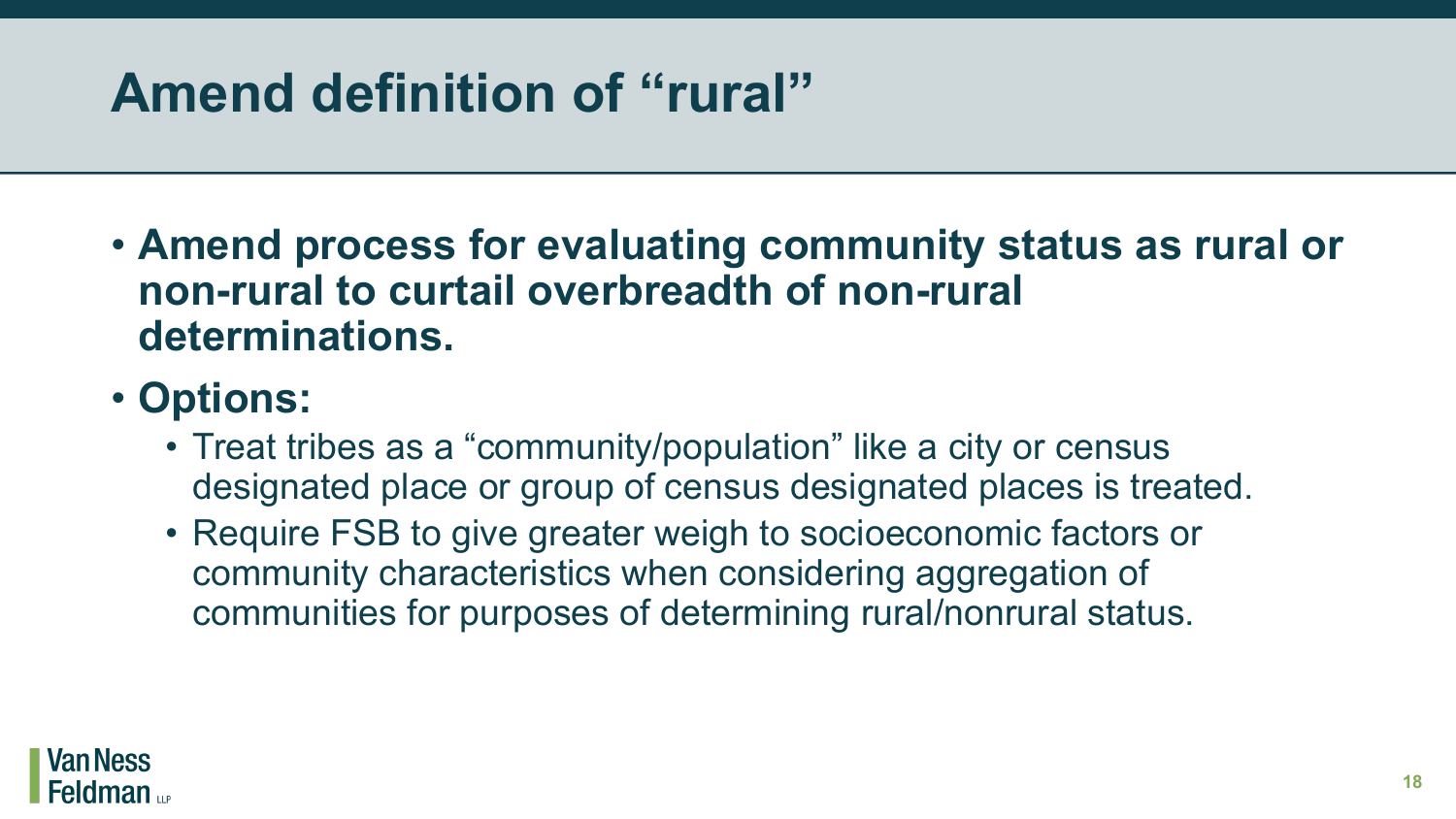## **Adopt regulations for Alaska Native comanagement**

- **Amend regulations for more effective implementation of ANILCA Sec. 809.**
- **Move from "cooperative agreements" to "co-management agreements."**
- **Regulations for co-management under MMPA and other statutes.**

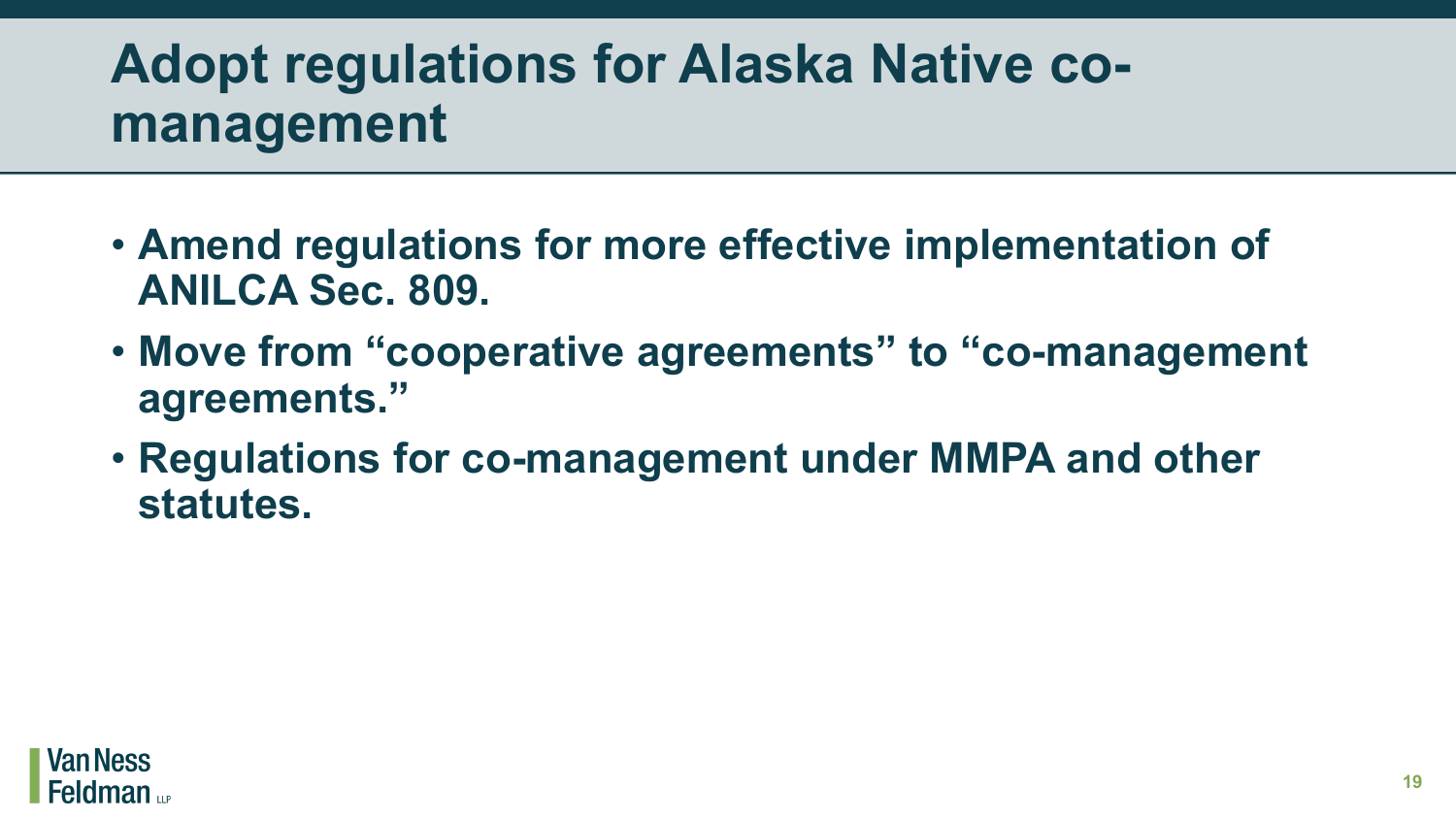## **Extend federal jurisdiction under Title VIII of ANILCA to Alaska Native allotments**

- **Alaska Native allotments are currently managed under the State management regime.**
- **Could amend ANILCA regulations to bring allotments within the federal subsistence management framework.**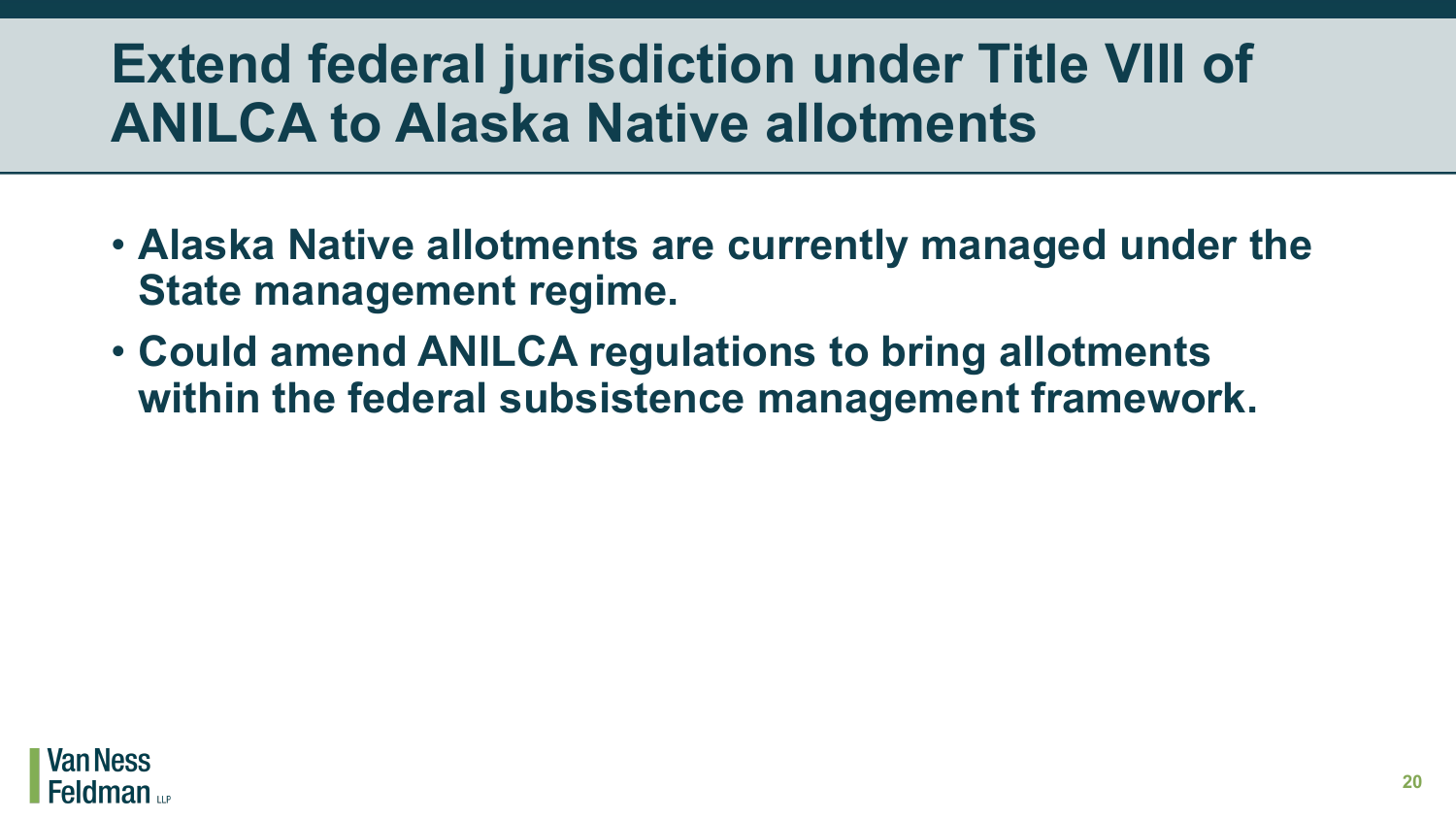## **Secretarial Order declaring Title VIII of ANILCA as "Indian legislation"**

• **Would direct that the subsistence management program be implemented in a manner that resolves ambiguities in ANILCA in a manner that favors the Alaska Native people.**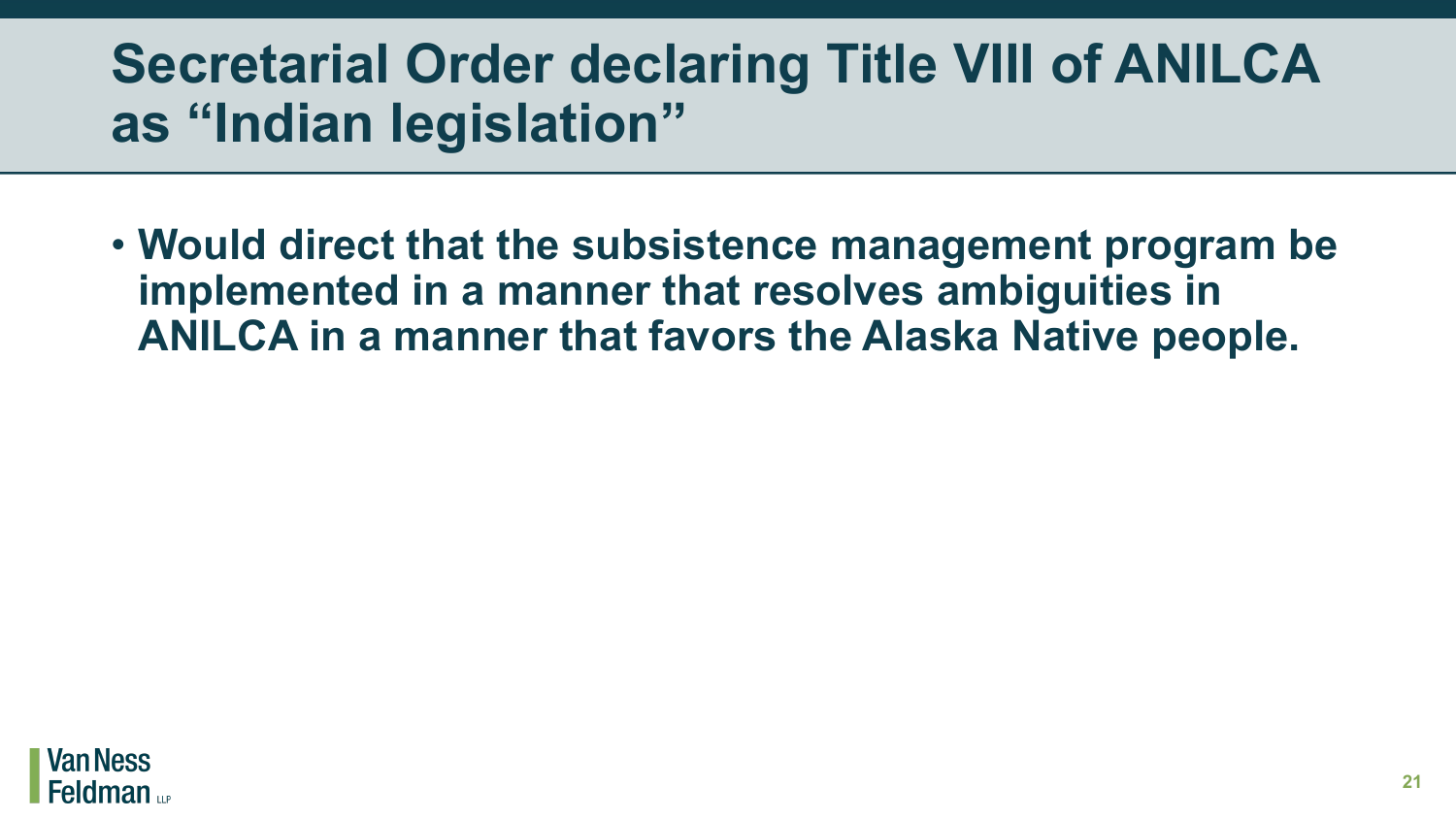## **Expand tribal compacting/contracting of subsistence programs**

• **Encourage the federal government to expand its contracting with Alaska tribes and ANCs in operating significant portions of the federal subsistence management program.**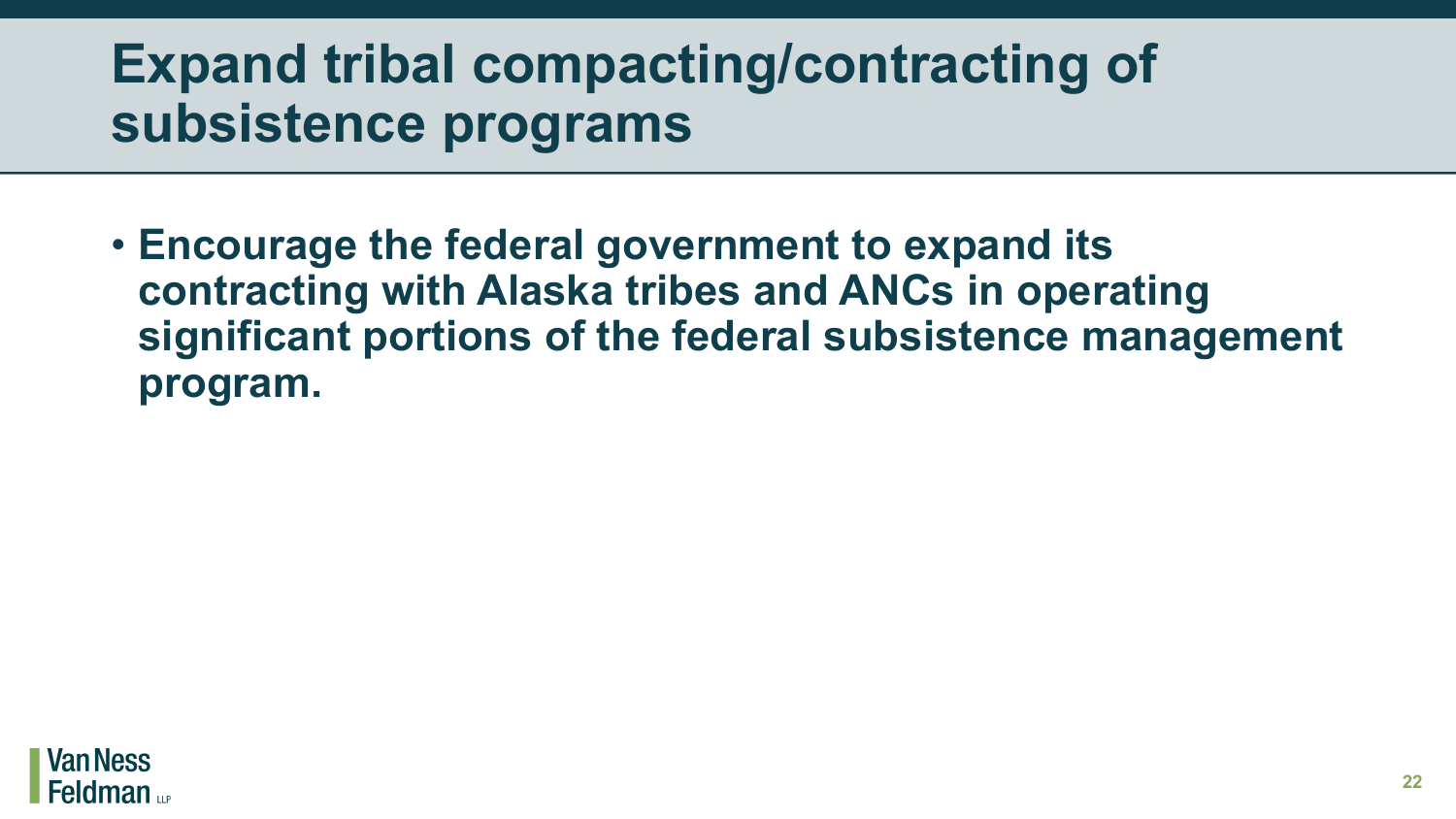## **Presidentially authorized working group to examine subsistence reform**

- **Request that the President convene a high-level interagency working group to examine and propose reforms to Alaska subsistence management.**
	- Could examine multiple proposals for administrative reform.
	- Focus on Alaska Native relationship to land and continuation of traditional way of life.

• **Potential model of White House Council on Native American Affairs.**

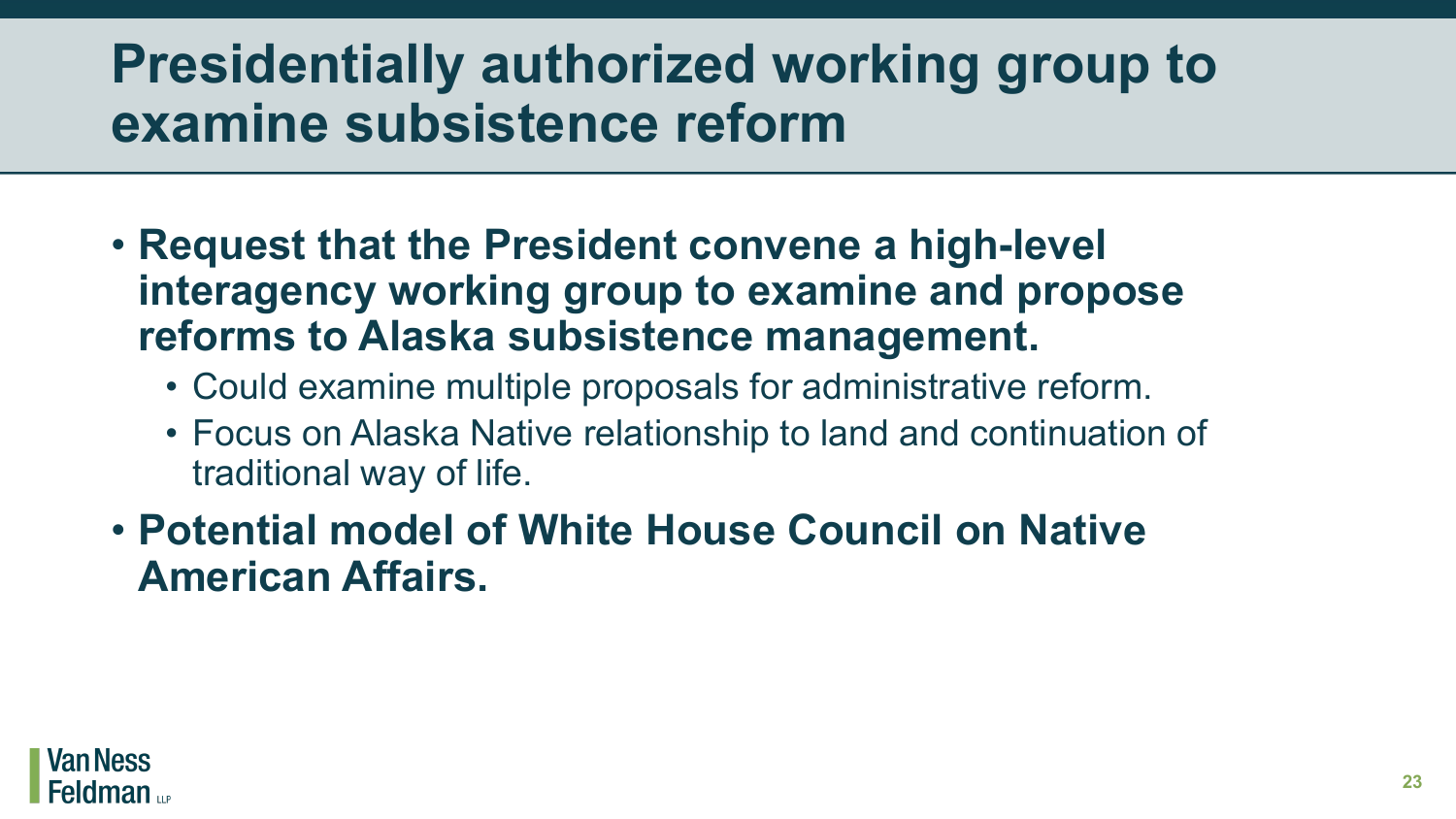## **Revise structure and operation of FSB and RACs**

- **Move Federal Subsistence Board to be stand-alone office that reports directly to the Secretary of the Interior.**
- **Make further changes to composition of Federal Subsistence Board.** 
	- Currently comprised of 8 voting members:
		- One chair (historically an Alaska Native individual)
		- Two rural residents
		- Five agency representatives (BIA, BLM, FWS, NPS, USFS)
- **Increase deference to Regional Advisory Councils.**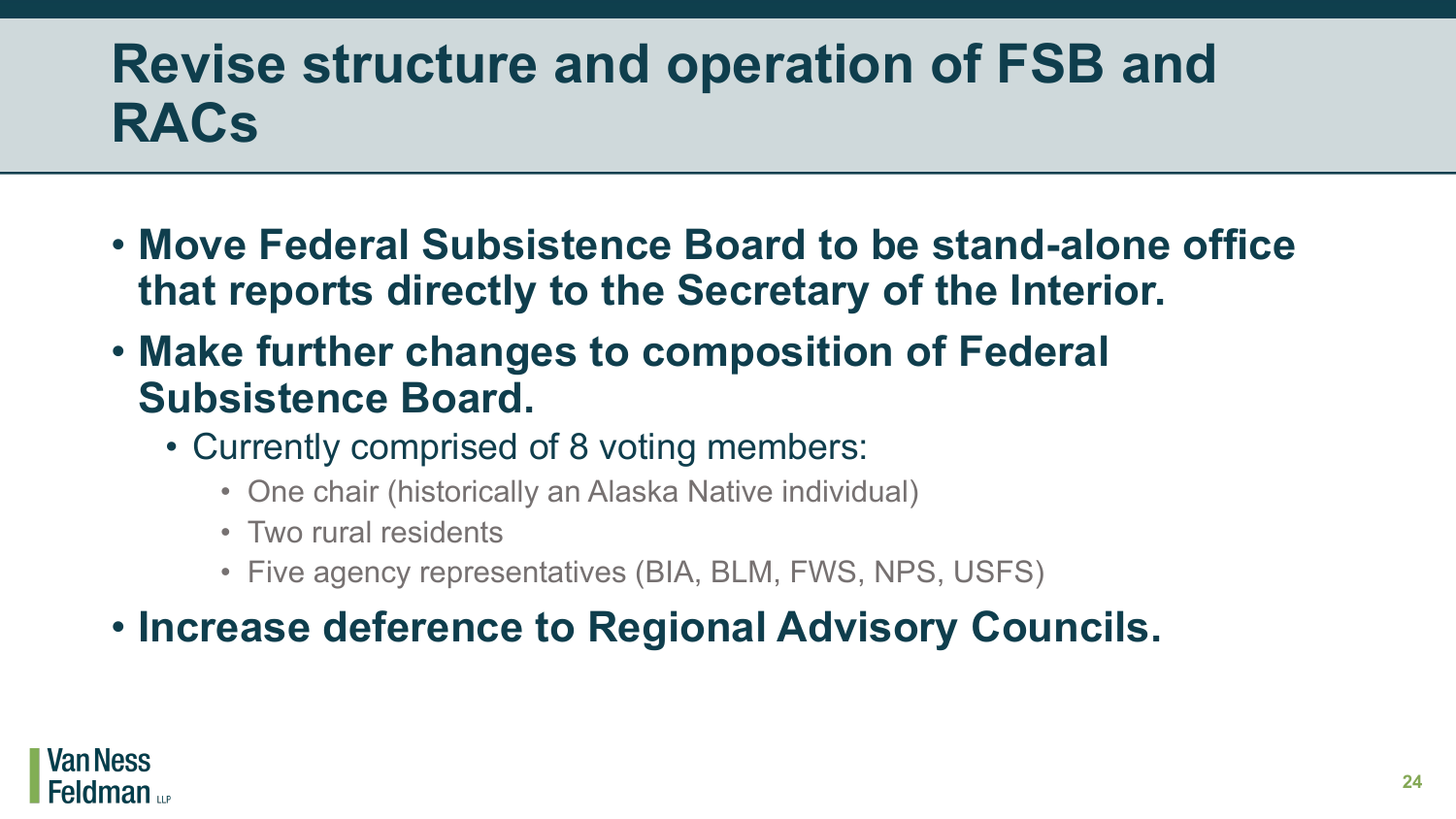# **State Legislative and Administrative Options**

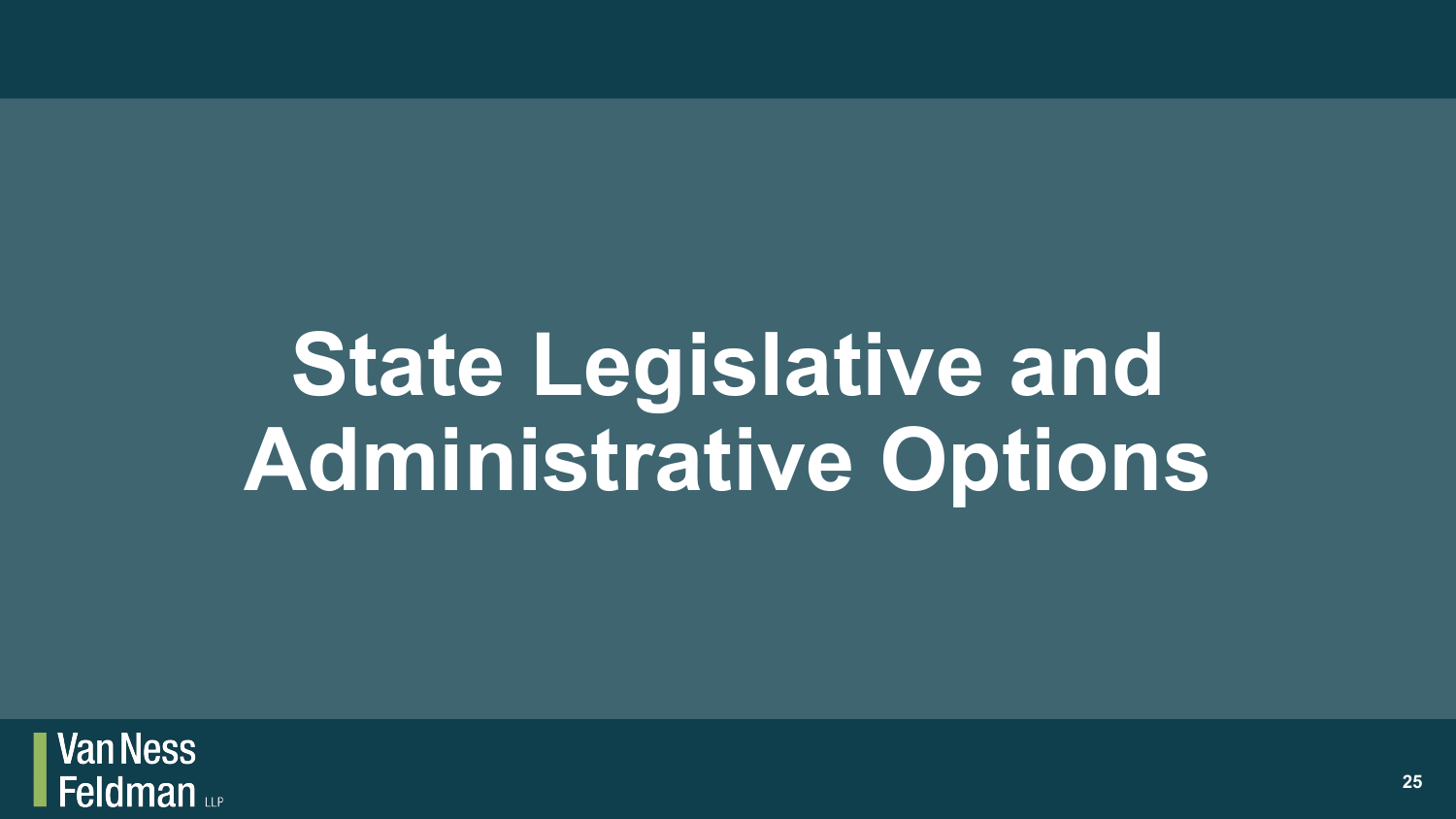#### **State constitutional amendment authorizing a rural, Native, or "Native plus" subsistence priority**

- **Amendment adopting a rural preference would bring Alaska into compliance with Section 805 of ANILCA.**
- **Would allow State of Alaska to seek restoration of management on federal lands.**

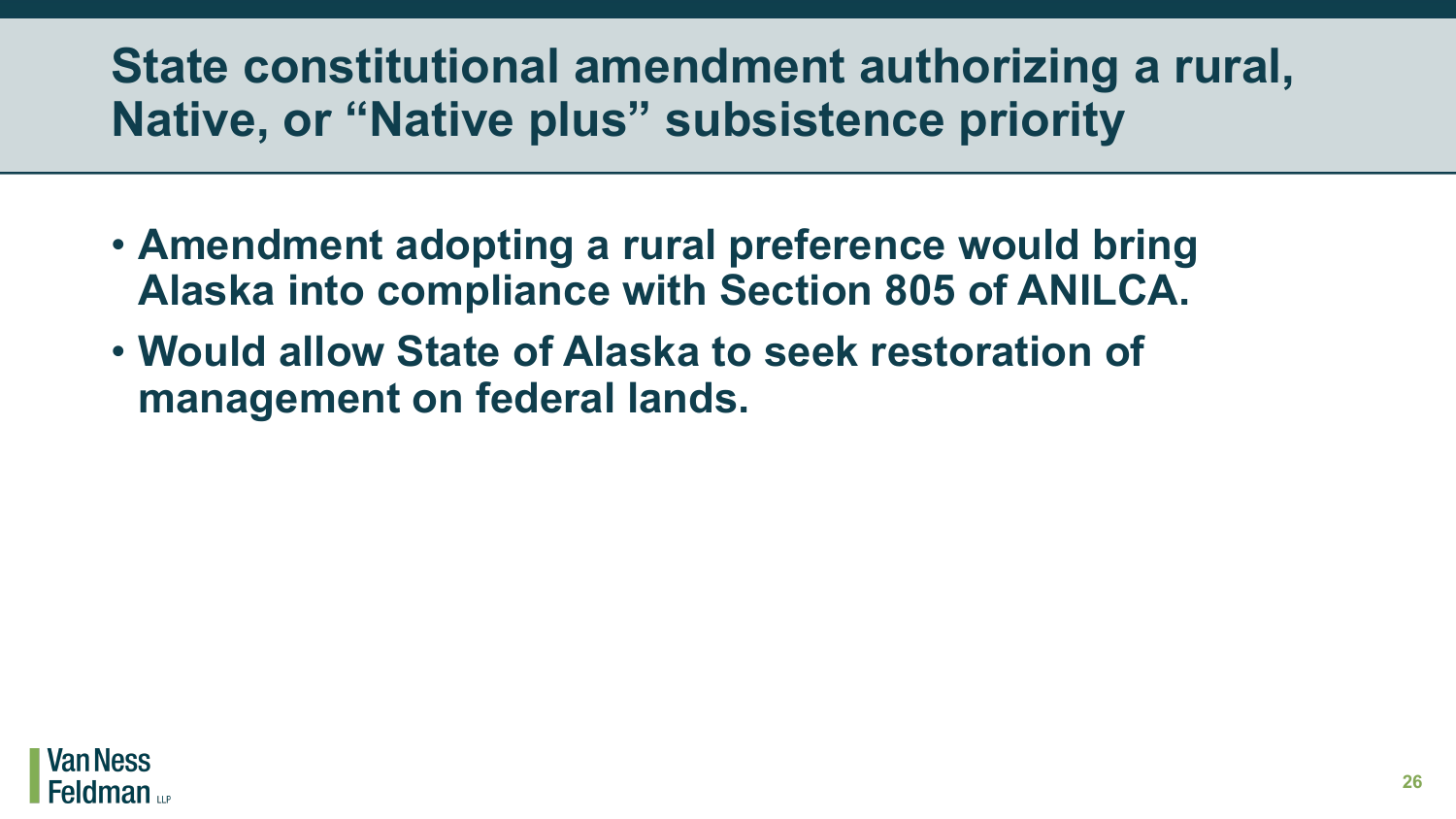### **Governor commitment to co-management and/or other reforms**

- **Pursue executive action increasing or requiring comanagement of resources on State lands, Alaska Nativeowned lands, etc.**
- **Identify other opportunities for tribes, ANCs, and ANOs to increase participation in State subsistence management programs.**